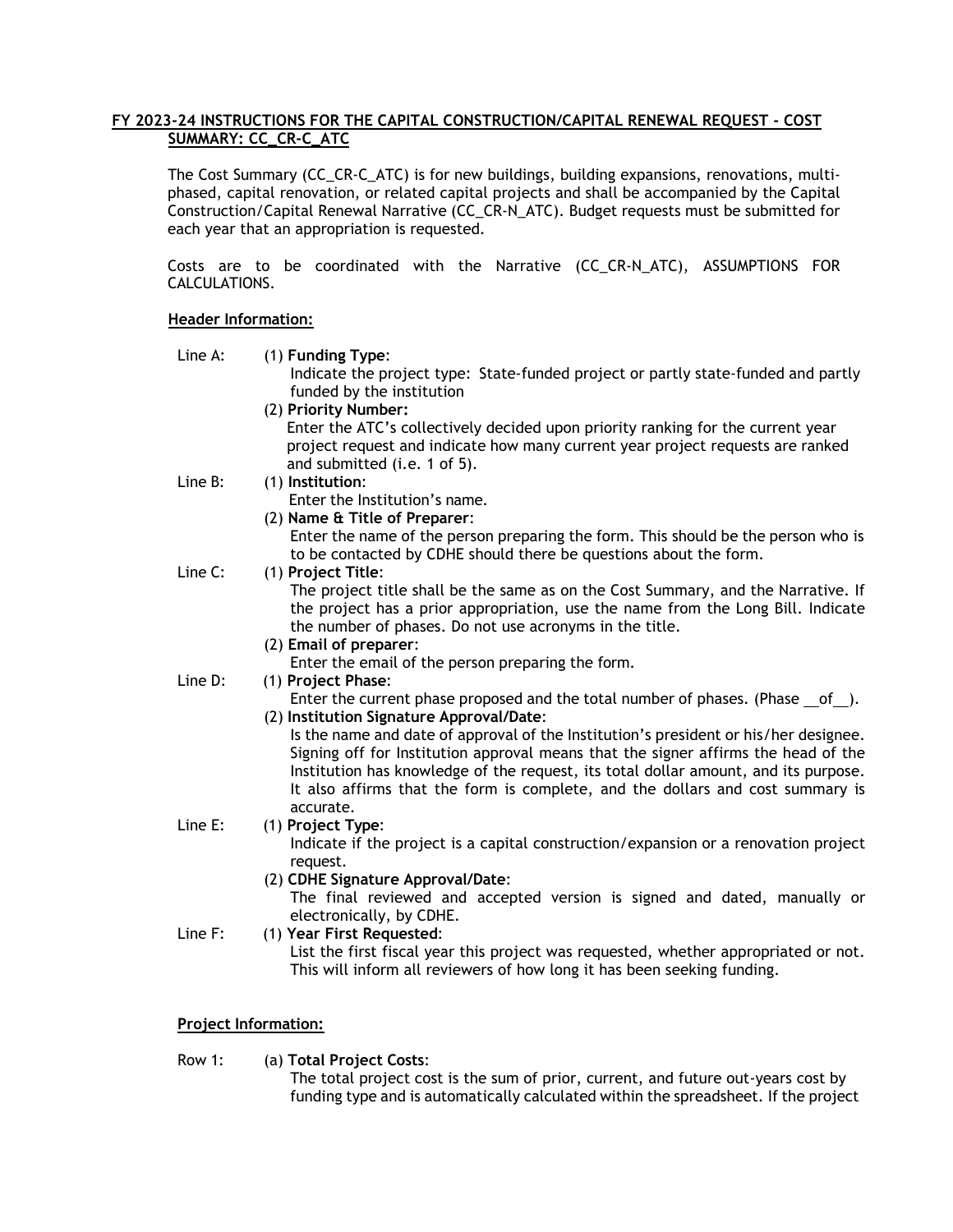will require any future out-year costs to complete in subsequent years, list those funds required for each of the following four years in the appropriate column.

(b) **Total Prior Appropriation**:

If the project has any prior funding in **any** previous Long Bill, Supplemental Bill, or separate appropriation bill, enter the total prior value. Otherwise it should be zero. The total should be the sum of all appropriations and match the appropriations listed in "Summary of Project Funding Request" of the Narrative (CC\_CR-N\_ATC). If they do not match exactly, the Word document should footnote the table with an explanation, illustrating all numbers.

(c) **Current Budget Year Request:**

Enter the current budget request that is being submitted and defended in the Narrative (CC\_CR-N\_ATC) for the current year. Include all costs for the requested phase, even if roll forward authority is requested.

# (d,e,f,g) **Year Two through Five Request:**

The subsequent columns are out-year impacts for current budget year request that will be phased. Out-year costs for the current budget year request should include inflation. Such projects must have distinct activities for each year. Even if a current request is funded, there is no guarantee that out-year requests will be funded as phases. Each year's project must be able to stand on its own (discreet portions of work) and the Narrative (CC\_CR-N\_ATC) portion shall fully defend this phase by phase.

# **Land / Building Acquisition:**

Row 2: **Land Acquisition:**

If this project will include a cost to acquire land, enter the amount here.

Row 3: **Building Acquisition:**

If this project will include a cost to acquire a building(s), enter the amount here.

### Row 4: **Total Acquisition Costs:**

The spreadsheet will automatically total rows 1 and 2 to show the total acquisition costs.

# **Professional Services:**

Row 5: **Planning Documentation:**

Include the total cost requested to complete the planning documentation portion for this project request. Identify in the Narrative CC\_CR-N\_ATC whether a Facilities Master Plan, Facility Program Plan, Facility Condition Audit, etc. was used to defend this project.

### Row 6: **Site Surveys, Investigations, Reports:**

Identify other engineering design fees, not related to the physical structure, such as civil engineering for site grading, sewage treatment, water treatment, traffic, etc. Include the estimated costs for site topographic information, utility surveys, soil tests and reports, and other tests required by the specifications (e.g., concrete strength, weld tests, etc.) Testing for the existence of asbestos and air monitoring during remediation also should be included here.

### Row 7: **Architectural/Engineering/Basic Services :**

Identify all fees for the design of the building. These include but are not limited to architectural and planning services, structural, mechanical, electrical, plumbing engineering, and civil engineering.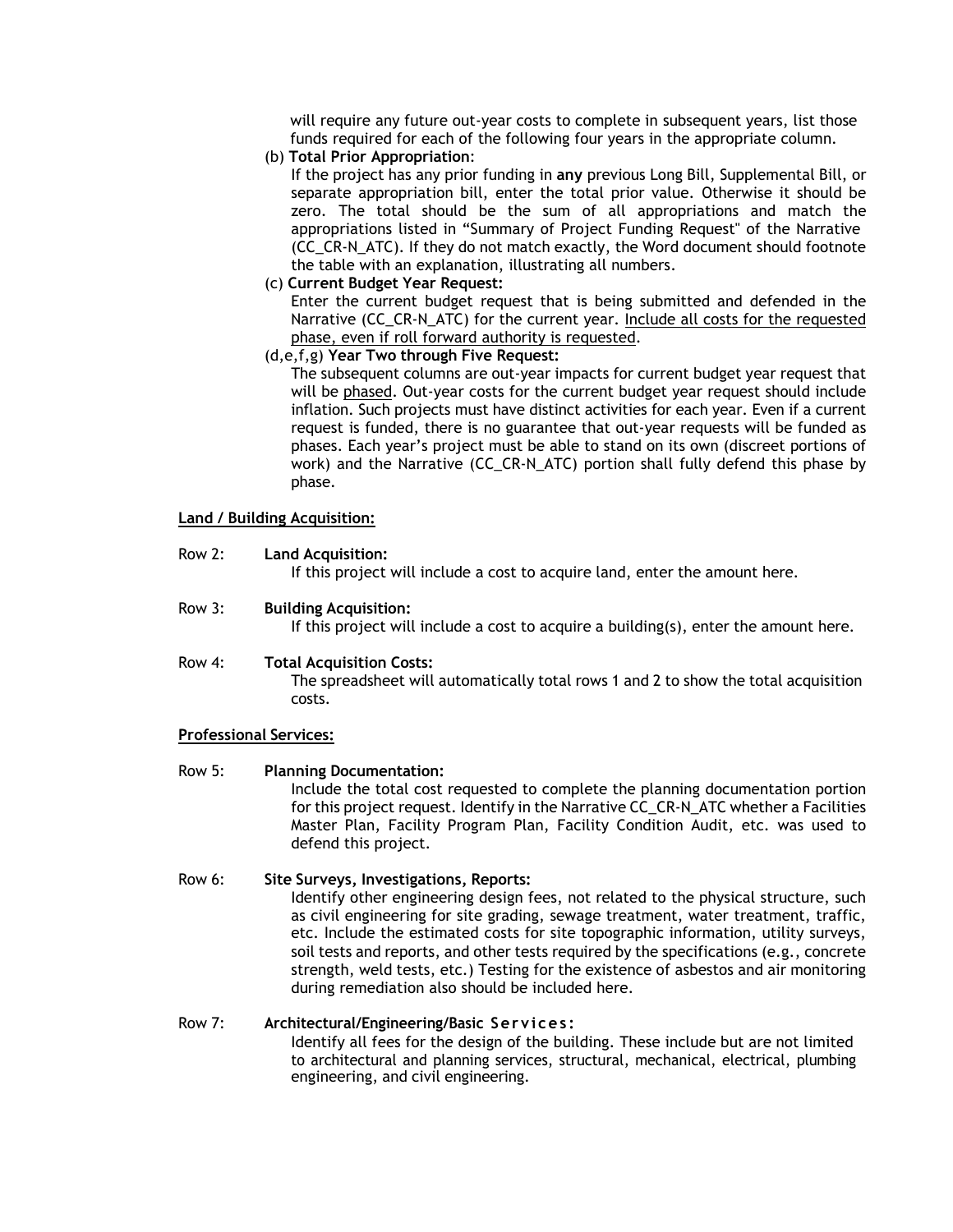### Row 8: **Code Review/Inspection:**

Include the cost for an approved Code Review Agent for drawing reviews and building inspections for compliance with the building codes as required per OSA policies and guidelines.

### Row 9: **Construction Management:**

If applicable, include the construction manager fee. Note that only paid, outside consultants are allowed.

# Row 10: **Advertisements:**

Include advertisement costs, if any.

# Row 11: **Other (specify):**

Include all additional anticipated fees for the project. Specify the type of fees such as those associated with the High-Performance Certification Program, acoustical studies, information technology, fire protection, or other types of service fees. Please note that tap fees are not professional service fees.

# Row 12: **Inflation Cost for Professional Services:**

Provide the total dollars attributed to inflation. Percentage increases MUST be defended in the narrative portion of the document, or 0% inflation will be assumed.

Once the estimated inflation factor is determined by the institution for the current year, the same estimated inflation factor is to be applied to all unfunded out-year project requests phases (if applicable) as if the entire project were to be funded in a single appropriation. As out-year phases are requested in future years, the inflation factor is to be re-estimated for each year and added equally to all unfunded out-year project request phases until all project phases have been funded or terminated.

Example: A three phase project with the contractor's estimated project costs of, phase one \$600,000, phase two \$550,000, and phase three \$775,000. Phase one design will take 3 months construction will last one year. The current estimate was dated July of the submittal year, the project is appropriated, and funds are available in July of the following calendar year. Based on this, there are 21 months from the estimate to the mid-point of construction (12 months from estimate to the appropriation + 3 months for design  $+$  6 months to midpoint of construction = 21 months = 1.75 yr). This example assumes a justified inflation rate of 6% per year, compounded annually. Each institution shall establish and justify the inflation factor appropriate for the project. The Budget Request Submittal Cost Summary forms provided for each phase would reflect:

• **Phase One** (current year request):

=**\$664,620**

 $[$600,000 + (6% \times 1yr) = $636,000; $636,000 + (6% \times 0.75yr)]$ 

• **Phase Two** (out year request):

=**\$609,235**

 $[5550,000 + (6% \times 1yr) = 5583,000; 5583,000 + (6% \times 0.75yr)]$ 

- **Phase Three** (out year request):
	- = **\$858,468**

 $[5775,000 + (6\% \times 1\text{yr}) = 5821,500; 5821,500 + (6\% \times .75\text{yr})]$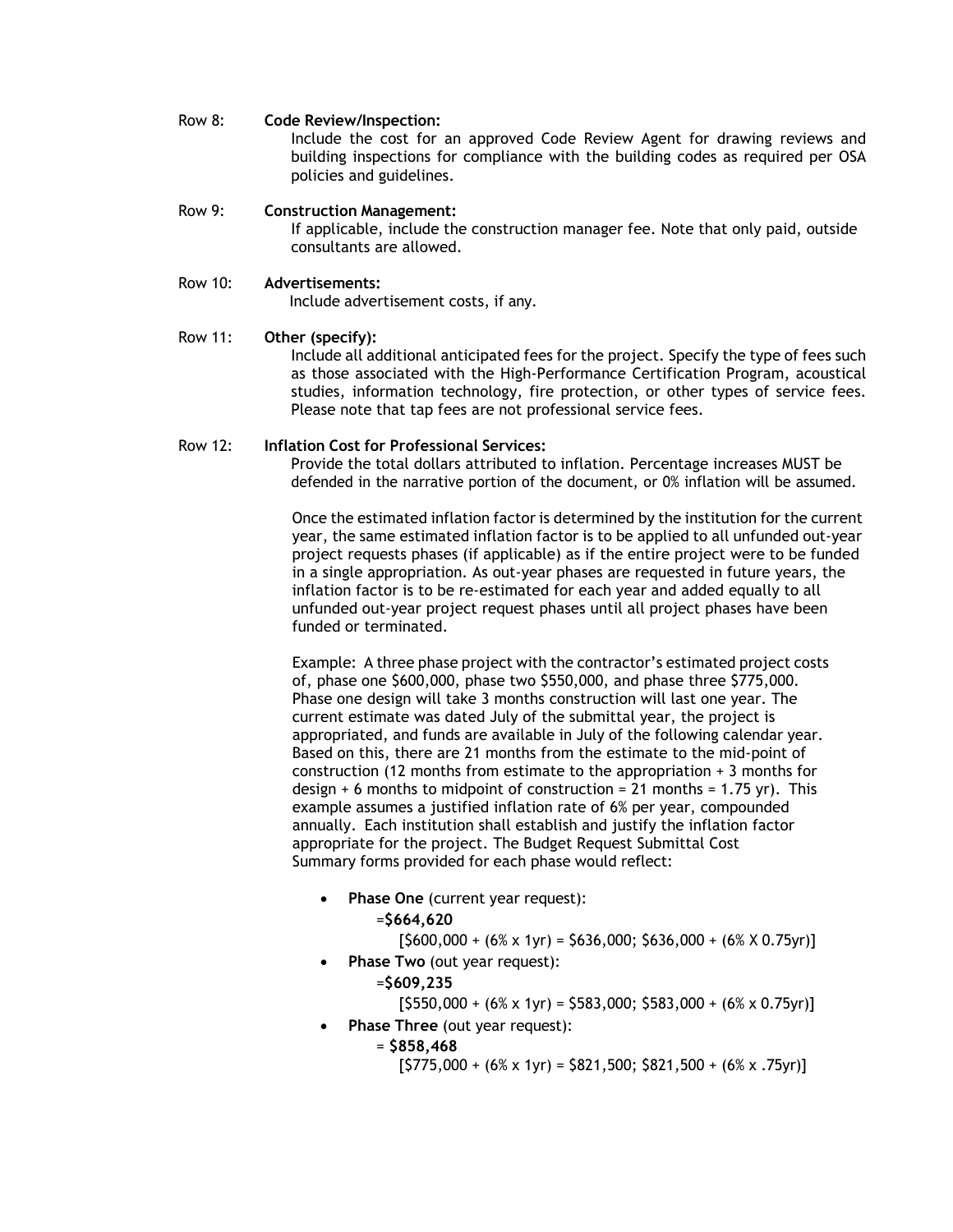# • **Total Project Costs: =\$2,132,323**

When the next out year (phase two) request is submitted, additional inflation, for a period of one year, would be added to that current year request and the same inflation to the remaining out year budget, however no other project costs shall be changed. The same methodology is to be used for the phase three submittal when submitted.

# Row 13: **Inflation Percentage Applied:**

Provide the total percentage attributed to inflation for the given year. If different rates are applied to the out-years, this MUST be explained in the Narrative.

# Row 14: **Total Professional Services:**

The spreadsheet will automatically total rows 5 thru 12 to show the total costs for professional services. (Inflation percent from row 13 is not included.) If this amount exceeds 10 percent of row 28, "Total Construction Costs," for a new facility or 15 percent for a renovated facility, provide an explanation in the Narrative (CC\_CR-N\_ATC) to justify higher costs than generally allowed.

# **Construction or Improvement:**

This section displays the total amount of money requested for the construction portion of the project. Do not include an amount under the column "Prior Appropriation" unless funds were appropriated in a previous Long Bill or other separate appropriation. Estimates should be based on the anticipated cost of construction starting in July of the year for which the appropriation is requested.

# Row 15: **Infrastructure Service/Utilities:**

The services/utilities cost should include all costs associated with obtaining power, water, gas, telephone lines, sewer, etc., extended from the nearest source to within five feet of the building(s). Be sure to include water or tap fees paid to other governmental entities in this line. Do not include funds for other infrastructure reserves. Other infrastructure projects resulting from the impact of the requested project should be submitted as a separate Capital Construction project request(s).

# Row 16: **Infrastructure Site Improvements:**

Include all excavation and backfill costs to prepare the site and all other work such as clearing, grading, asphalt paving, curb and gutter, walks, site lighting, drainage structures, etc. All work related to landscaping should be included here as well. Examples include: sod, trees, shrubs, and irrigation.

# Row 17: **Structure/Systems/Components:** Do not enter any numbers in this line. Structure/Systems/Component numbers are to be entered in rows 18, 20, & 22.

### Row 18: **Cost for New (GSF):** Provide the estimated cost for the portion of the project related to new construction. The cost should include utilities to a point five feet outside the building line. The cost of temporary power, water, etc., during construction provided by the State cannot be included.

# Row 19: **New at \$ X GSF:**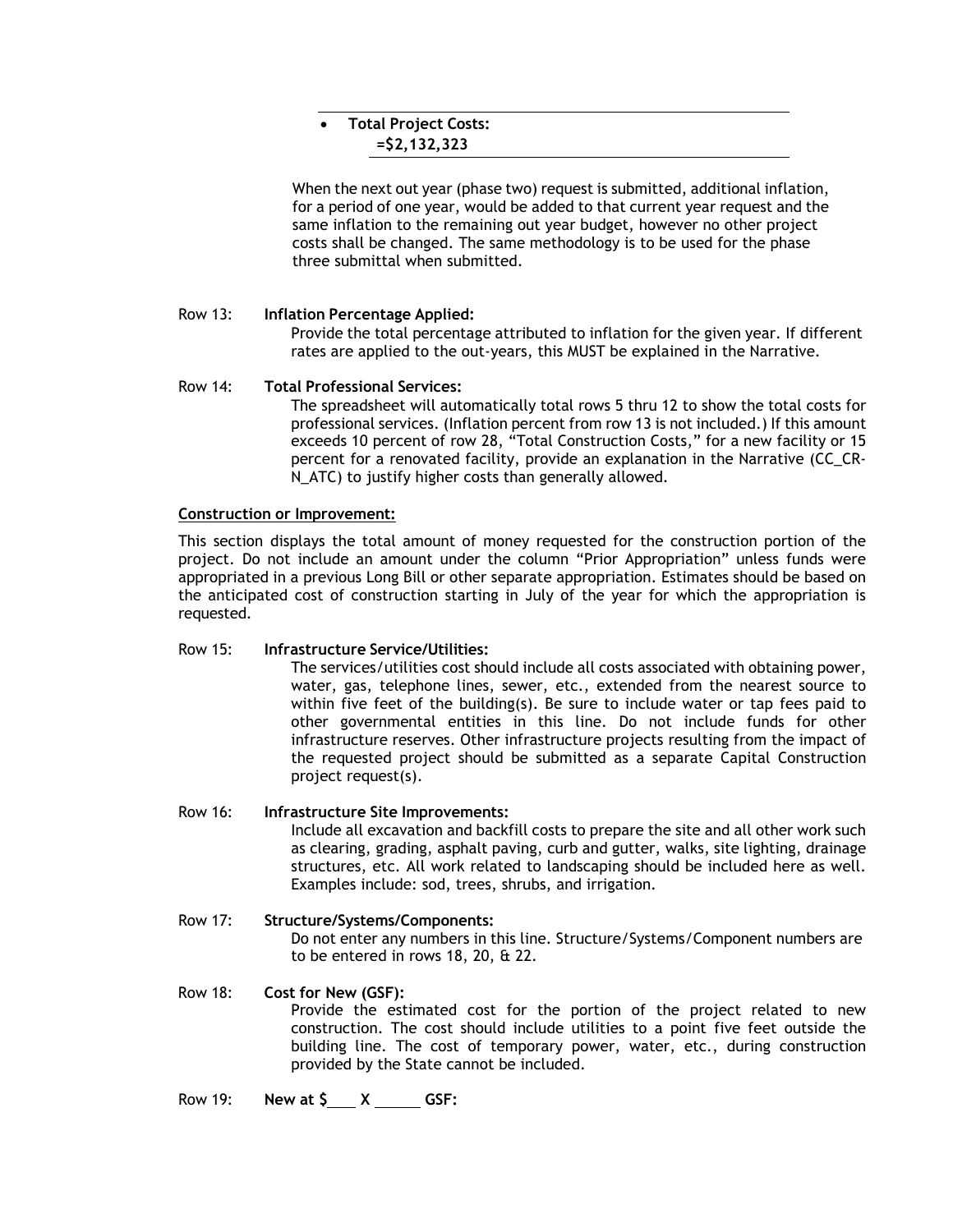Insert the estimated cost per square foot used for new construction and the total new square footage on the appropriate line. No additional values are to be listed in columns (a) thru (g).

## Row 20: **Cost for Renovation (GSF):**

Provide the estimated cost for the portion of the project related to renovation. The cost of temporary power, water, etc., during construction provided by the State cannot be included.

# Row 21: **Renovation at \$ X \_GSF:** Insert the estimated cost per square foot used for renovation and the total renovated square footage on the appropriate line. No additional values are to be listed in columns (a) thru (g).

# Row 22: **Other:**

Include asbestos and/or any other types of hazardous material remediation, demolition, and any other construction costs not included above. Identify these construction costs by line item in the Narrative (CC\_CR-N\_ATC) or other supporting documentation.

# Row 23: **High Performance Certification Program:**

Include all anticipated construction services, materials, equipment and associated costs for complying with the High-Performance Certification Program as implemented by OSA. A project must meet the program requirements to comply with statute; otherwise, a waiver or modification is required from OSA. If a waiver or modification was received from OSA, the justification of such shall be explained in the Narrative (CC\_CR-N\_ATC).

### Row 24: **Inflation for Construction:**

Provide the total dollars attributed to inflation on lines (b) thru (g). Line (a) will automatically total in the spreadsheet. Percentage increases MUST be defended in the Narrative CC\_CR-N\_ATC, or 0% inflation will be assumed by CDHE.

# Row 25: **Inflation Percentage Applied:**

Here, the institution must provide the total percentage attributed to inflation for the given year. If different rates are applied to the out-years as per section 1.6. this MUST be explained in the Narrative (CC\_CR-N\_ATC).

### Row 26: **Total Construction Costs:**

The spreadsheet will automatically total rows 15, 16, 18, 20, 22, 24 thru 26 to show the total construction costs.

### **Equipment and Furnishings:**

### Row 27: **Equipment:**

Enter the cost of the equipment required for the function of program(s) within the project and not for the operation of the building(s). This item should include equipment that can be moved and reused even if it is built-in and would not be included in the general construction contract. Examples could include equipment for kitchens, laboratories, laundries, shops, medical facilities, stages, communication, etc. Computer and network equipment includes workstations, file servers, routers, hubs or switches, printers, scanners, and other required hardware. Include in this row movable partitions, work surfaces, etc., which are part of the offices and workstations.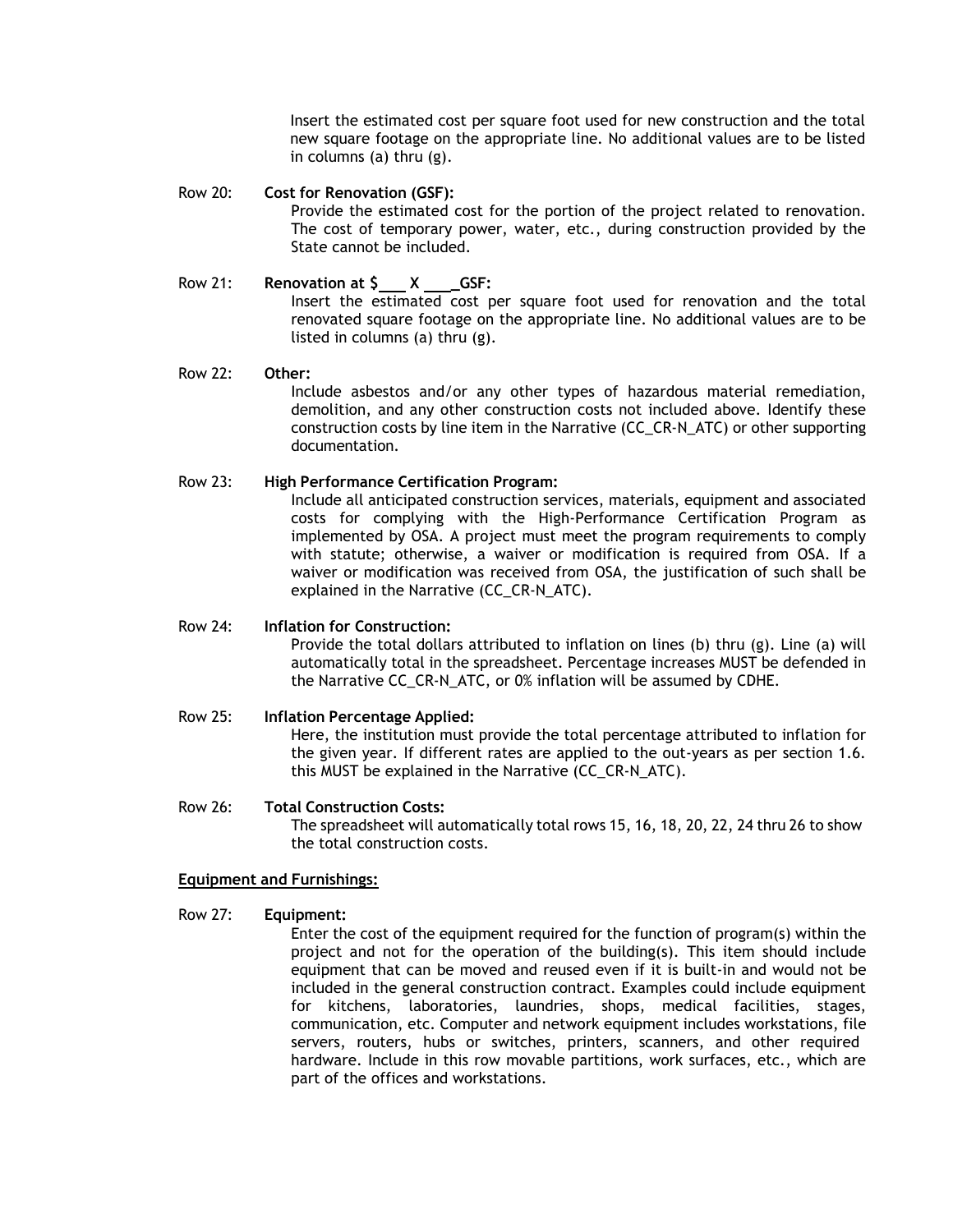## Row 28: **Furnishings:**

Show the cost of furniture and other items necessary to complete the project for occupancy. These items would not normally be a part of the general construction contract. Examples are window coverings, cabinets, wardrobe, desks, chairs, tables, seating, etc.

### Row 29: **Communications:**

Include the costs associated with telephones and other communication systems here, such as the purchase and/or installation of fiber optic cable or other wiring for voice, Internet, intranet, local area network, and/or audio conferencing capabilities. Do not include cost of equipment for programs related to communication, computers, or other devices for audio or video equipment. These costs are part of equipment included in D-1.

### Row 30: **Inflation for Equipment and Furnishings:**

Provide the total dollars attributed to inflation. Percentage increases MUST be defended in the Narrative (CC\_CR-N\_ATC), or 0% inflation will be assumed by CDHE.

### Row 31: **Inflation Percentage Applied:**

Here, the institution must provide the total percentage attributed to inflation for the given year. If different rates are applied to the out-years, this MUST be explained in the Narrative (CC\_CR-N\_ATC).

# Row 32: **Total Equipment and Furnishings Costs:**

The spreadsheet will automatically total rows 29 thru 32 to show the total costs for equipment and furnishings. If the "Total Equipment and Furnishings Cost" exceeds 10% of Total Construction Cost, include an explanation in the Narrative (CC\_CR-N\_ATC).

### **Miscellaneous:**

### Row 33: **Art in Public Places:**

C.R.S. 24-48.5-312 requires that *"…not less than one percent of the State-funded*  portion of the total construction costs to be used for the acquisition of works of *art*." This requirement applies to all capital construction project requests for new construction and renovations. Agencies need count only the State-funded portion of the construction request, and only if that amount is to be appropriated (certificates of participation are typically not appropriated). However, Agencies/Institutions are strongly encouraged to apply the 1% to all fund sources of construction.

An exemption may exist if the project is a renovation with no programmatic changes at all. Exemptions must be vetted with CDHE prior to submission.

Include all funds for Art in Public Places in this row. Do not include it in other rows on the form. In some cases, the CDC may approve an exemption from this requirement.

### Row 34: **Relocation Costs:**

For some projects it will be necessary to temporarily move some or all of the occupants and equipment to another facility. Those moving costs should be shown here. The cost of renting or leasing temporary space should NOT be included here. Lease costs are operating expenses.

Row 35 **Other Costs (specify):**

thru 38: